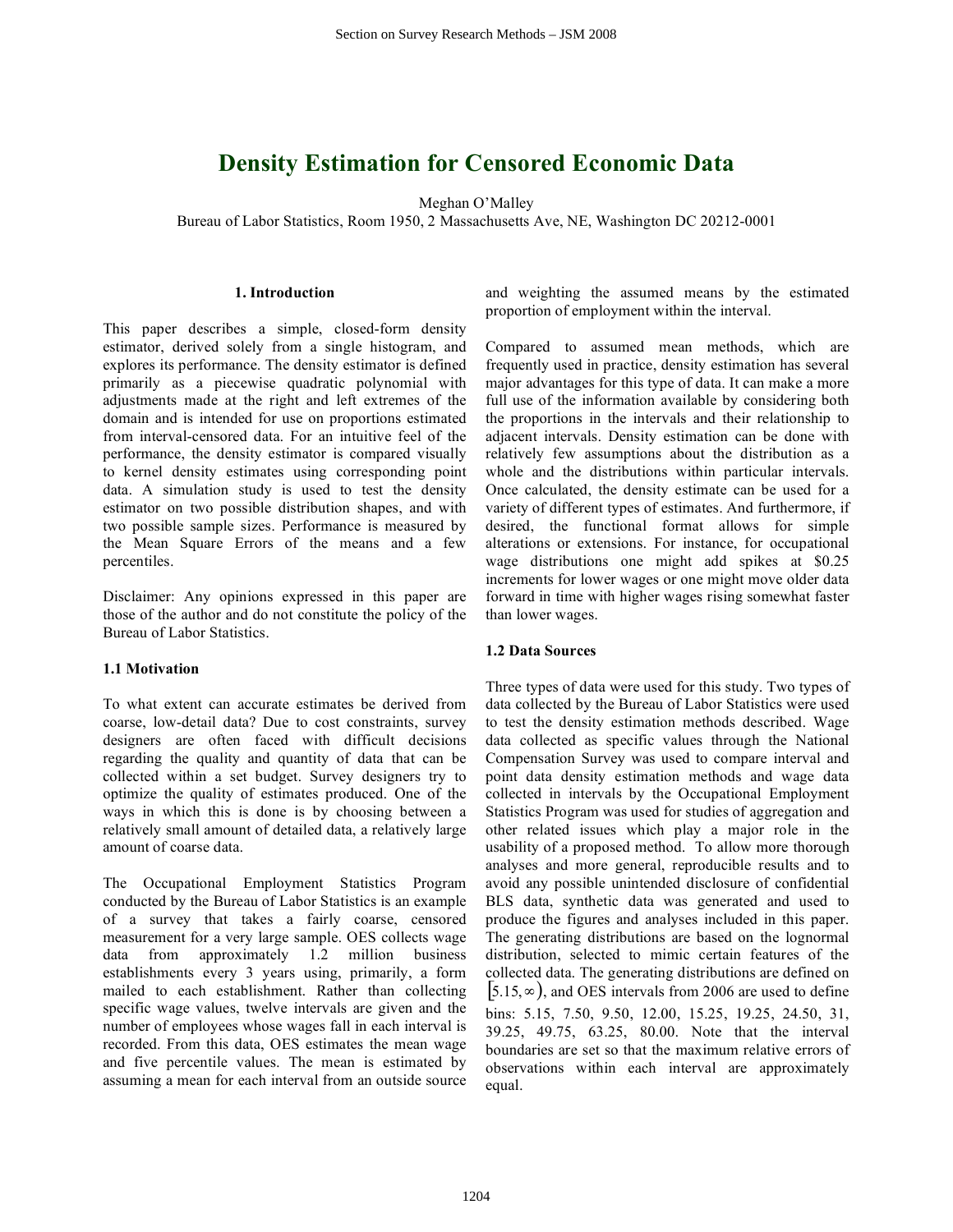#### **1.3 Available Density Estimation Methods**

Density estimation methods tend to focus on smoothing point data rather than extrapolating from censored data (i.e. B.W. Silverman 1986, W. Hardle 1991). Several interesting methods for density estimation from censored data have arisen in the biostatistics field such as Peto's experimental survival curves, Turnbull's CDF, and Braun et. al.'s kernel density estimate for interval censored data. This literature focuses on iterative methods used to estimate the cumulative distribution function. Three aspects of these methods make them difficult to apply to OES and similarly censored data: the nature of the data used, the requirements for automation, and the low order of resulting CDFs.

Density estimation methods for interval censored data, including all three methods mentioned above, often make use of varying bounds for the intervals of each observation. When interval boundaries are well spread throughout the domain, there is substantial information about the shape of the CDF within any interval of the domain. However, when observations are restricted to a small set of possible intervals, although the estimated CDF may be more accurate at those boundaries, less information is available about the shape within intervals.

Available density estimation methods for interval censored data can involve fairly sophisticated iterative methods. Even a quickly converging method may be problematic for a large-scale economic survey where several hundred thousand estimates may be made regularly. OES, for example, describes wage distributions of over 800 occupations in over 600 areas and over 400 industries. Additionally, the quantity of estimates made requires a high degree of automation of the methods used; it is not reasonable to use a method which requires any non-programmable judgment.

In addition to practical concerns arising from the nature of the data and automation of the methods, available density estimation methods for interval censored data give CDFs which are either low order polynomials or heavily parametric. Peto's and Turnbull's methods result in CDFs that are undefined in each interval and horizontal elsewhere and, when all observations are in collected under the same set of fixed intervals, Braun et. al.'s kernel density estimate for interval censored data strongly resembles a histogram. CDFs of low orders result in nonintuitive PDFs, containing discontinuities, counterintuitive cusps at boundaries, or both.

In light of these differences, it may be worth considering a density estimation method which can better accommodate this type and use of data, even at the expense of the elegant theoretical properties of the available methods for estimating.

#### **2. Density Estimation Method**

## **2.1 Methods Considered**

Modeling with polynomial methods is fairly simple, computationally inexpensive, and reasonably flexible in the shapes that could be matched. Piecewise linear, quadratic, and cubic polynomial methods were considered. Piecewise linear methods often proved superior to piecewise quadratic methods on synthetic data but inferior for collected data due to irregularities in shape. Additional constraints at interval boundaries give the piecewise quadratic density estimator an advantage over the piecewise linear density estimator on rough histograms. Piecewise cubic polynomials, although constrained at interval boundaries, involved burdensome algebra and often produced results with counter-intuitive dips and bulges. In both simplicity and performance, piecewise quadratic density estimation was the clear favorite. A more detailed description of this density estimator is given below.

# **2.2 Piecewise Quadratic Density Estimation**

## *2.2.1 General Description*

The piecewise quadratic density estimator (PQDE) is formulated with two guiding principles. First, the area in each interval of the frequency histogram is preserved and, second, the curve should be somewhat smooth with no large spikes or jumps between intervals. Although neither of these guiding principles is necessary for a reasonable density estimator, and, in fact, a method which smoothes out areas across intervals may even be desirable for particularly small samples, these two guiding principles allow for a simple, intuitive, closed form density estimator which seems well suited to the large samples common to OES data and may be altered and improved later for other situations. A general description for how the polynomials are chosen follows:

1) The weighted proportion in each interval is plotted as a histogram.

2) The rightmost, half-open interval is set first. If nonzero, a scaled and shifted exponential distribution is assumed with parameters determined using the prior interval (see Section 2.2.2).

3) Connector points are set at the boundaries of each interval. The y-values are initialized at the average of the heights of the adjacent histogram bars. To maintain continuity, the y-values are set to zero if either adjacent interval is zero.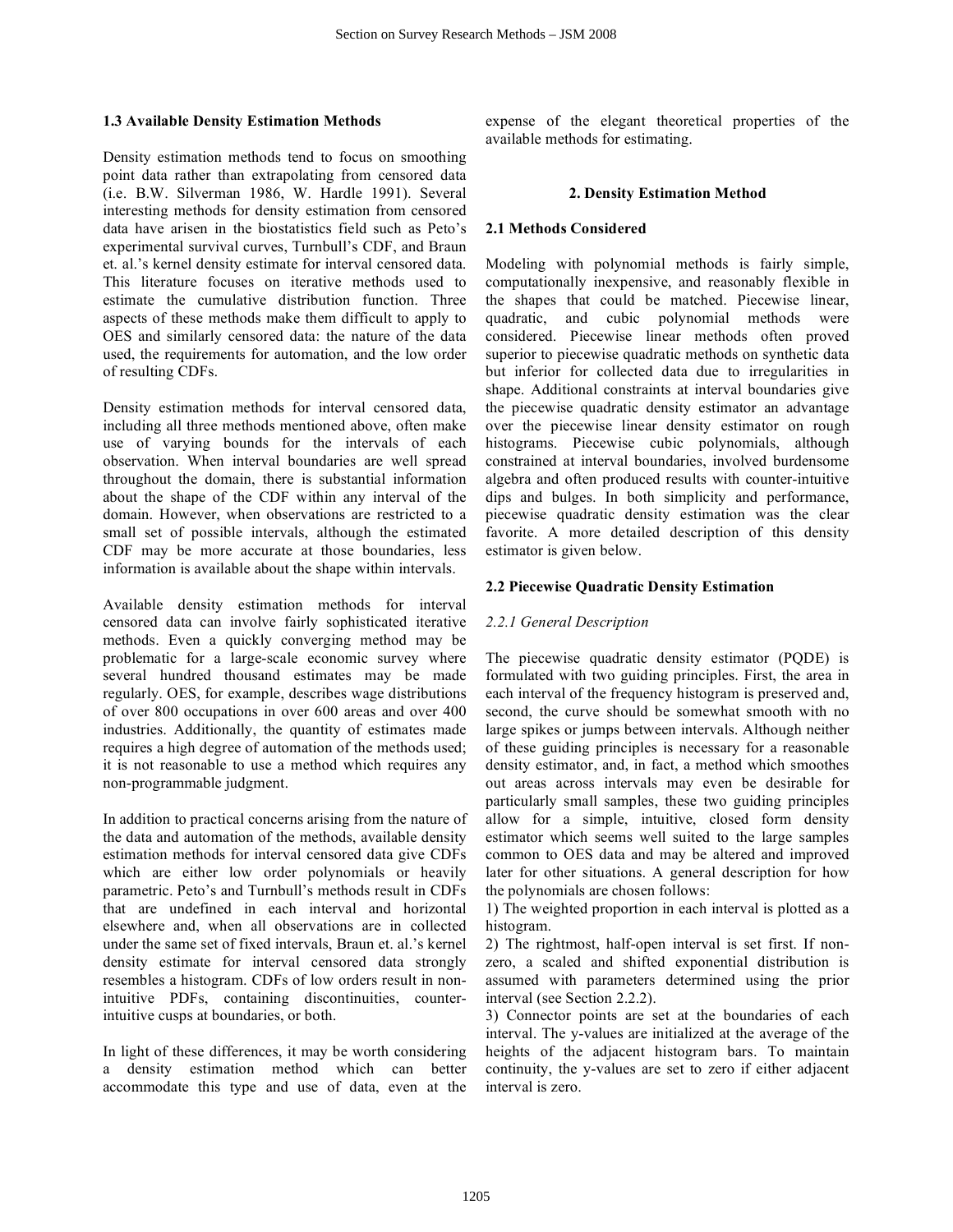4) Connector points are algebraically adjusted to reduce differences between slopes of adjacent polynomials (see Section 2.2.4).

5) If non-zero, the leftmost closed interval uses a linear polynomial with parameters determined using the right hand connector point and the area underneath the curve.

6) Center intervals use quadratic polynomials with parameters determined using the right and left hand connector points and the area underneath the curve.



Figure 1: Histogram, adjusted connector points, and piecewise quadratic density estimate with corrections for negative values. From proportions (0.05, 0.06, 0.085, 0.11, 0.12, 0.12, 0.07, 0.01, 0.175, 0.12, 0.05, 0.03).

#### *2.2.2 Handling Negative Regions*

Using the piecewise quadratic density estimator method described in 2.2.1, it is possible for the parabolas in certain intervals to go negative. This can happen when an interval with a small proportion is sandwiched between intervals with large proportions or simply when a small proportion is adjacent to a very large proportion. In these situations, the small degree of the polynomial does not allow the curve to rise or fall fast enough for the curve to meet both conditions and remain above the x-axis. Fortunately, since the connector points are always nonnegative, the negative region can be easily found by testing for a negative vertex located inside the interval. The parabola is then replaced by one or more lines which drop from the larger interval to zero in a way that preserves area. When one adjacent interval is zero, the line from the non-zero interval is fixed so that it covers the interval's entire area. When two lines are employed, the area is allocated proportionately based on the heights of the connector points on each side of the interval.

# *2.2.3 Handling Domain Endpoints*

The treatment of domain endpoints here is tailored specifically to OES data. The interval data collected by OES has a closed bound on the left hand side at the federal minimum wage and is open on the right hand side, as there is no maximum wage.

The closed bound on the left hand side can be easily handled. For this interval, the only constraints are the area and a point on the right hand side of the interval. Either a connector point can be fixed for the left hand boundary or the parabola can be replaced by a line for the first interval. The latter was chosen here.

The right hand interval is somewhat more difficult to handle. There is very little information about the location and spread of the data in this interval, but it can have a profound impact on the mean and higher percentiles. In order to make estimates from this type of censored data without relying on strong assumptions or an outside source, the extent of this problem must be limited by raising the lower bound of the last interval until it is large enough that only a small tail remains in the rightmost interval. An exponential distribution is used here with the parameter set using the bounds,  $L_{n-1}$  and  $L_n$ , of the second rightmost interval and the areas,  $A_{n-1}$  and  $A_n$  of the two rightmost intervals. The curve sets the connector point between the rightmost two intervals and is retained only for the rightmost interval.

$$
\frac{A_{n-1}}{A_{n-1} + A_n} = \int_{L_{n-1}}^{L_n} be^{-b(x - L_{n-1})} dx
$$
  

$$
f_n(x) = (A_{n-1} + A_n) be^{-b(x - L_{n-1})}
$$

Some problems arise with small sample sizes where the second rightmost interval is empty or nearly empty and the rightmost interval is non-empty. In these cases an exponential distribution might be assumed from the third interval from the right and the combined areas of the second and third intervals from the right might be used to set the parameter for exponential decay in the rightmost interval.

#### *2.2.4 Algebraic Improvements to Connector Points*

The following section describes the formula for altering connector points to increase the smoothness of the density estimator. Applying this procedure does not optimize smoothness at boundaries; however, a single

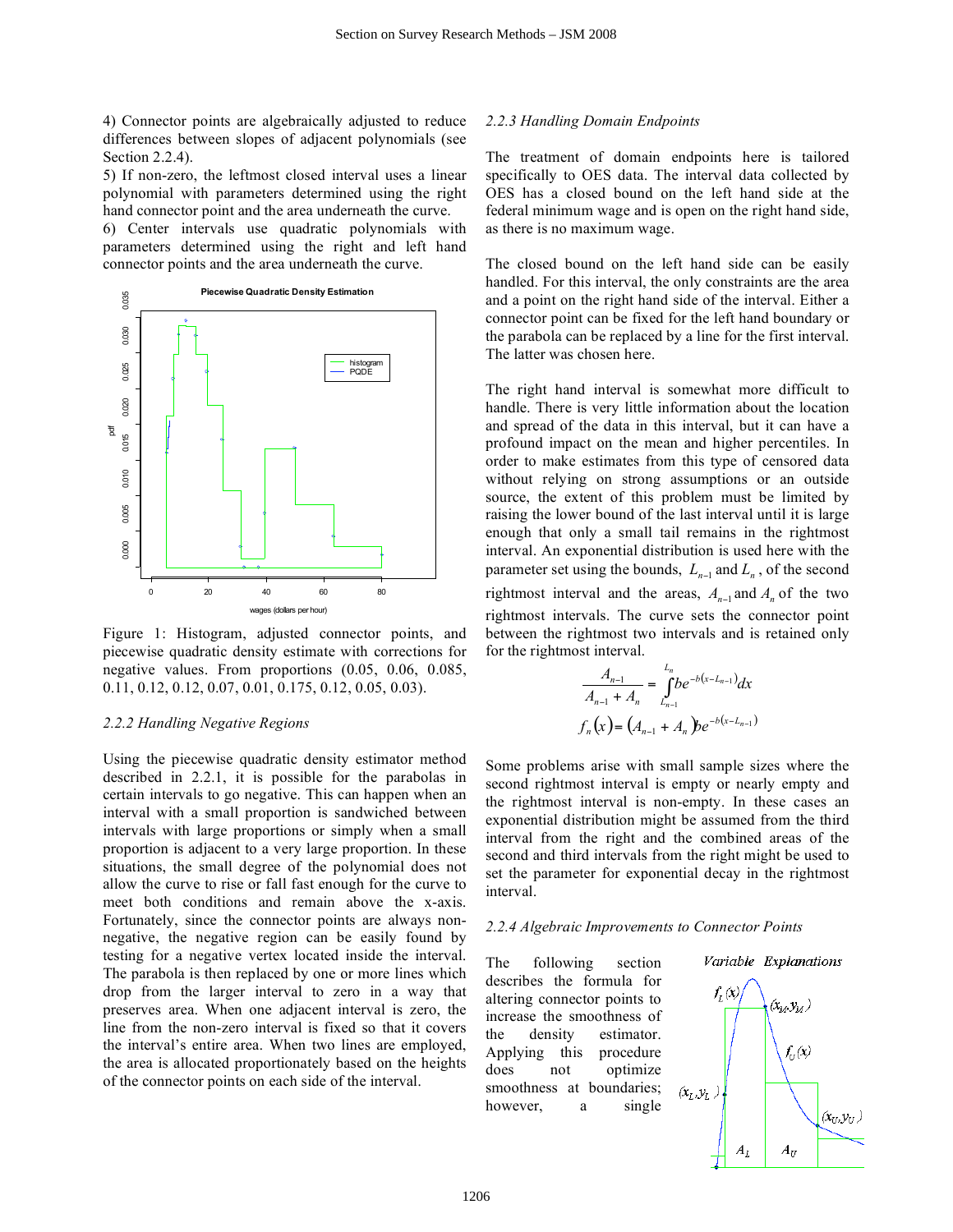application gives a visible improvement in smoothness. Consider each connector point,  $(x_m, y_m)$ , beginning with the right hand boundary of the first interval. Lower (*L*) and upper (*U*) interval boundaries and quadratic curves are described in relation to  $(x_m, y_m)$ .

The constraints for the lower polynomial can be written as:

$$
A_L = \int_{x_L}^{x_M} f_L(x) dx = a_{L,2} \frac{x_M^3 - x_L^3}{3} + a_{L,1} \frac{x_M^2 - x_L^2}{2} + a_{L,0} (x_M - x_L)
$$
  

$$
y_L = f_L(x_L) = a_{L,2} x_L^2 + a_{L,1} x_L + a_{L,0}
$$
  

$$
y_M = f_L(x_M) = a_{L,2} x_M^2 + a_{L,1} x_M + a_{L,0}
$$

And we can solve for the coefficients:

$$
a_{L,2} = 3 \frac{y_L + y_M}{(x_L - x_M)^2} - 6 \frac{A_L}{(x_L - x_M)^3}
$$
  
\n
$$
a_{L,1} = \frac{y_L - y_M}{x_L - x_M} - (x_L + x_M) a_{L,2}
$$
  
\n
$$
a_{L,0} = y_M - x_M \frac{y_L - y_M}{x_L - x_M} + (x_L x_M) a_{L,2}
$$

And, similarly, the constraints for the upper polynomial can be written as:

$$
A_U = \int_{x_M}^{x_U} f_U(\mathbf{x}) dx = a_{U,2} \frac{x_U^3 - x_M^3}{3} + a_{M,1} \frac{x_U^2 - x_M^2}{2} + a_{U,0} (x_U - x_M)
$$
  
\n
$$
y_U = f_U(x_U) = a_{U,2} x_U^2 + a_{U,1} x_U + a_{U,0}
$$
  
\n
$$
y_M = f_U(x_M) = a_{U,2} x_M^2 + a_{U,1} x_M + a_{U,0}
$$

And we can solve for the coefficients:

$$
a_{U,2} = 3 \frac{y_U + y_M}{(x_U - x_M)^2} - 6 \frac{A_U}{(x_U - x_M)^3}
$$
  
\n
$$
a_{U,1} = \frac{y_U - y_M}{x_U - x_M} - (x_U + x_M) a_{U,2}
$$
  
\n
$$
a_{U,0} = y_M - x_M \frac{y_U - y_M}{x_U - x_M} + (x_U x_M) a_{U,2}
$$

Temporarily consider  $y_L$  and  $y_U$  to be fixed. For the leftmost adjusted point, since the leftmost interval is linear,  $y_L$  is not necessary in the calculations. For other connector points, the adjusted  $y_M$  from the prior calculation can be used as  $y_L$  in the current calculation. In the first application of connector point adjustments, the upper connector point  $y_U$  can be set at the average value of the histogram bars adjacent to it. For any subsequent iteration, the previously determined connector points can be used. The goal is to choose  $y<sub>M</sub>$  to minimize the

difference between the slopes of the lower and upper polynomials.

Let 
$$
\left| f_L(x_M) - f_U(x_M) \right| = 0
$$
  
\n
$$
\left| (2a_{L,2}x_M + a_{L,1}) - (2a_{U,2}x_M + a_{U,1}) \right| = 0
$$
  
\n
$$
\left| \frac{2y_L + 4y_M}{x_M - x_L} - \frac{6A_L}{(x_M - x_L)^2} + \frac{2y_U + 4y_M}{x_U - x_M} - \frac{6A_U}{(x_U - x_M)^2} \right| = 0
$$
  
\n
$$
\left| y_M \left[ 4\left( \frac{1}{x_M - x_L} + \frac{1}{x_U - x_M} \right) \right] + \left| \frac{2\left( \frac{y_L}{x_M - x_L} + \frac{y_U}{x_U - x_M} \right) - 6\left( \frac{A_L}{(x_M - x_L)^2} + \frac{A_U}{(x_U - x_M)^2} \right) \right| \right| = 0
$$
  
\n
$$
y_M = \frac{3\left( \frac{A_L}{(x_M - x_L)^2} + \frac{A_U}{(x_U - x_M)^2} \right) - \left( \frac{y_L}{x_M - x_L} + \frac{y_U}{x_U - x_M} \right)}{2\left( \frac{1}{x_M - x_L} + \frac{1}{x_U - x_M} \right)}
$$
  
\n
$$
y_M = \max \{ y_M, 0 \}.
$$

#### **3. Results**

# **3.1 Comparison with Kernel Density Estimates**

This section is intended to give an intuitive feel for the performance of the piecewise quadratic density estimator (PQDE). Two distributions were selected to mimic certain features of the data. Samples of 100 observations were drawn from each distribution. The kernel density estimate (KDE) was formed from the sample using R function *density()*. The smoothing parameters were calculated using R function *bw.nrd();* this method is not optimal for all distribution shapes but is used throughout so that the comparison of methods is more fair. The proportion of the sample in each interval was then calculated and used to form the PQDE. The kernel density estimate and the PQDE are shown alongside the generating distribution for reference. Please keep in mind while reviewing the graphs, the difference in the precision of the data used for the KDE and that used for the PQDE. The KDE is formed using 100 specific values and the PQDE is formed using only the proportion of observations falling in each interval.

#### *3.1.1 Lognormal Distribution*

Since wage data generally takes a roughly lognormal shape (Aitchison and Brown 1957), this distribution is used to show the general behavior of the PQDE and the statistics derived from it. In OES and NCS data, with a few exceptions, most occupational series cover several intervals and have little or no data in the last, open-ended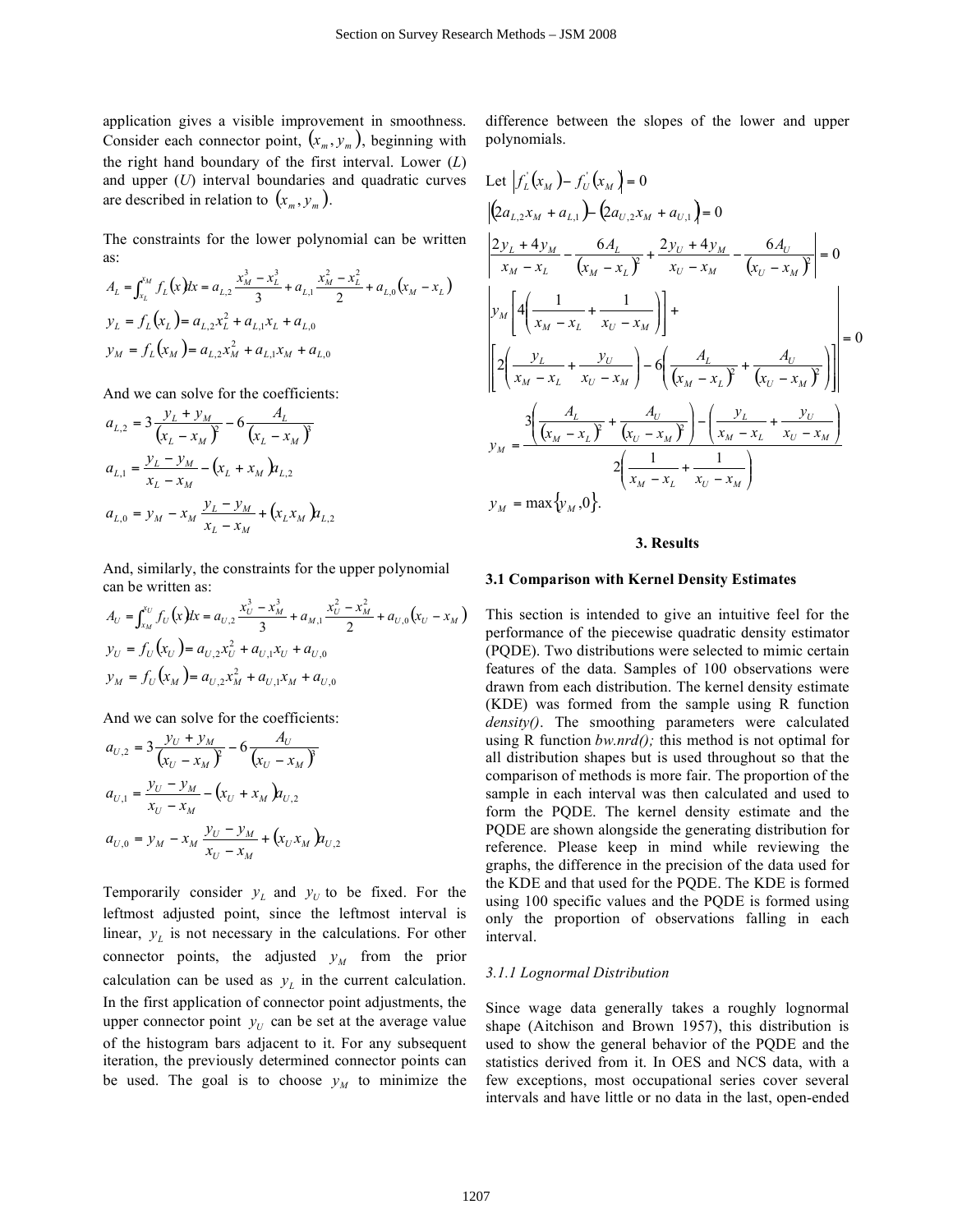interval. Parameters LN(3.5,0.3) were selected to reflect this situation.



Figure: Typical performance

The graph above is intended to show the typical performance of the PQDE. For the most part, the performance of the PQDE and KDE appear comparable. In the sample shown above, the PQDE seems to have better captured the peak of the generating distribution but has distinct bumps on both tails. The bump on the right tail is due to sampling error in the interval just below 60 which the PQDE does not smooth out as well as the KDE. The bump on the left tail has no apparent cause.



Figure: Good performance

The graph above is intended to show especially good performance of the PQDE. The PQDE is almost everywhere closer to the generating distribution than the KDE.



**One Sample from the Lognormal Distribution**



The graph above is intended to show especially poor performance of the PQDE. Here, there is substantial sampling error; the proportions of observations in several intervals are substantially different than expected. Both the PQDE and the KDE miss the location of the main peak and have heavier than expected tails. The KDE does a better job of smoothing the sampling errors in the tails than the PQDE.

# *3.1.2 Bimodal Distribution*

Although the distributions for occupational wages usually appear fairly smooth and well behaved in OES and NCS data, some distributions have distinct bimodal shapes. Parameters 0.5\*LN(3.1,0.2)+0.5\*LN(3.8,0.2) were selected to reflect such a situation.

Although bimodal shapes are often viewed as stemming from inadequate classification, bimodal shapes may be particularly important to capture because occupational distributions can be thought of as composed of several distinct distributions, defined, for instance, by area, industry, establishment size and skill level. Changes in distribution shape sometimes appear to be gradual shifts in underlying distributions.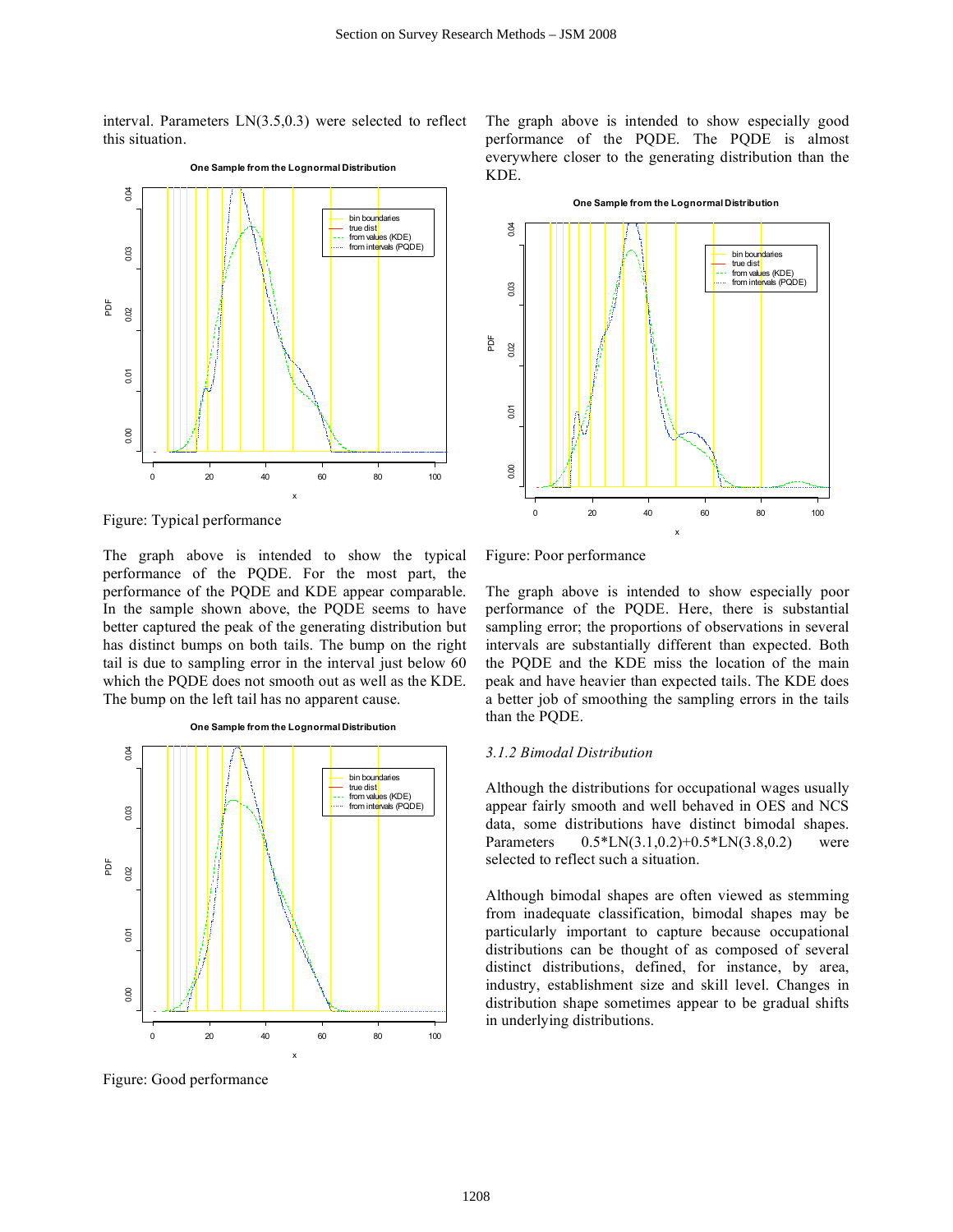

Figure: Typical performance

The sample graphed above has less observations than expected in the interval where the higher peak should be located and more than expected observations in the interval where the valley should be located, making the bimodal shape especially difficult to notice. Although the PQDE missed the location of both peaks, it did better a much better job of displaying the peaks as distinct than the KDE.



Figure: Good performance

In the sample above, the observations in each interval were fairly close to what was expected. Here the PQDE is slightly off in the location of the peaks but captures the shape of the generating distribution remarkably well. The KDE, by the nature of the smoothing parameter, smoothes sharp rises and falls masking the bimodal shape of the distribution.



**One Sample from the Bimodal Distribution**

Figure: Poor performance

In the graph above, the PQDE captures the abrupt start in the left tail and the valley between the peaks of the generating distribution better than the KDE but exaggerates the sampling errors in the left peak and the right tail to the extent that the PQDE suggests four peaks rather than two.

# **3.2 Simulation Results**

For each distribution, 5,000 samples of sizes 50 and 500 were drawn. The mean and the  $10^{th}$ ,  $25^{th}$ ,  $50^{th}$ ,  $75^{th}$ , and 90<sup>th</sup> percentiles were estimated directly from each sample. The proportion of the sample in each interval was then calculated and used to derive the piecewise quadratic density estimate (PQDE) described above. The mean and the  $10^{th}$ ,  $25^{th}$ ,  $50^{th}$ ,  $75^{th}$ , and  $90^{th}$  percentiles were then estimated again from the PQDE.

#### *3.2.1 Lognormal Distribution*

For this distribution, the true mean is 34.640 and the true  $10^{th}$ ,  $25^{th}$ ,  $50^{th}$ ,  $75^{th}$ , and  $90^{th}$  percentiles are 22.545, 27.049, 33.115, 40.542, and 48.641, respectively.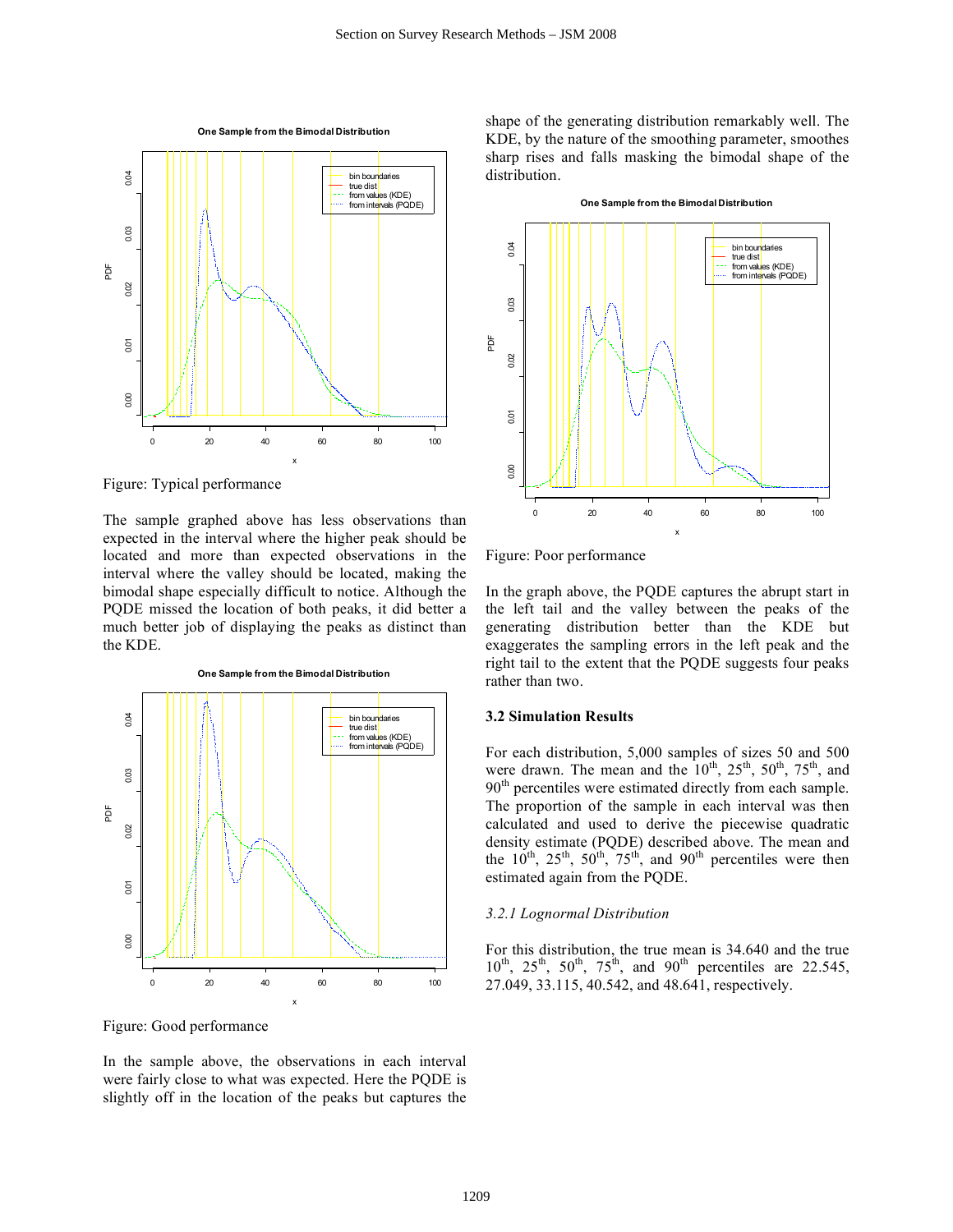| n=50   | <b>Rel. MSE (%)</b> |                  |                    | In=500 Rel. MSE (%) |                  |
|--------|---------------------|------------------|--------------------|---------------------|------------------|
|        |                     | <b>PQDE</b> Samp |                    |                     | <b>PQDE Samp</b> |
| lmeanl | 20.8                | 19.3             | $l$ mean $l$ 2.111 |                     | 2.033            |
| 10th   | 49.7                | 52               | 10th               | 5.544               | 6.136            |
| 25th   | 33.2                | 32.9             | 25th               | 3.524               | 3.664            |
| 50th   | 28.7                | 27.3             | 50th               | 3.183               | 3.298            |
| 75th   | 32.8                | 33.5             | 75th               | 3.584               | 3.858            |
| 90th   | 55.9                | 55.2             | 90th               | 5.169               | 5.337            |

For the lognormal distribution with parameters  $LN(3.5,0.3)$ , the relative mean square errors for the estimates from the piecewise quadratic density estimator are extremely similar to those calculated directly from the sample. This seems true for both sample sizes. In addition to calculating the mean square errors, the distribution of errors was plotted for each statistic. The distributions of the errors of the estimates directly from the sample and from the PQDE are virtually identical. Graphical results for the first quartile are shown below.



Figure: Kernel Density Estimate of the relative error of the first quartile from 5,000 samples of 50 and of 500 observations.

Several sample sizes in addition to 50 and 500, shown above, were also tested. As would be expected, below a certain threshold, the distributions of the relative error of the estimates from the PQDE become somewhat biased with most or all estimates resulting in a few possible values. This threshold seems to be around 25. I would also expect an upper limit beyond which estimates form the sample would outperform those from the PQDE. Sample sizes up to 5,000 were tested and the distributions

of the relative error of the estimates directly from the sample and from the PQDE are virtually identical in each.

#### *3.2.2 Bimodal Distribution*

For this distribution, the true mean is 33.450 and the true  $10^{th}$ ,  $25^{th}$ ,  $50^{th}$ ,  $75^{th}$ , and  $90^{th}$  percentiles are 18.759, 22.195, 31.500, 44.706, and 52.896, respectively.

| n=50             |       | <b>Rel. MSE</b>  | $ln=500$         | <b>Rel. MSE</b> |                  |  |
|------------------|-------|------------------|------------------|-----------------|------------------|--|
|                  |       | <b>PQDE Samp</b> |                  |                 | <b>PQDE Samp</b> |  |
| lmeanl           | 35.6  | 32.5             | mean 2.822       |                 | 2.72             |  |
| 10th             | 38.9  | 42.4             | 10th             | 3.706           | 3.918            |  |
| 25 <sub>th</sub> | 42.9  | 45.7             | 25 <sub>th</sub> | 3.058           | 3.614            |  |
| 50th             | 157.9 | 166.1            | 50th             | 18.69           | 22.4             |  |
| 75th             | 43.2  | 41.7             | 75th             | 2.915           | 3.628            |  |
| 90th             | 41.2  | 40.2             | 90th             | 4.041           | 3.768            |  |

As with the lognormal distribution in 3.2.1, these distributions of the relative errors of estimates directly from the sample and from the PQDE were virtually identical. Several sample sizes in addition to 50 and 500, shown above, were also tested. Results from these sample sizes were similar to those of the lognormal in section 3.2.1.

#### **4. Discussion**

The results above seem to suggest, for practical purposes, that is, for the distribution shapes and sample sizes which tend to occur for the occupational wage distributions in practice, the accuracy of the estimates made from the piecewise quadratic density estimator (PQDE) is essentially the same as the accuracy of estimates calculated directly from a sample using the point data.

The PQDE has some exceedingly nice properties that may make it a powerful tool for large-scale surveys. It allows estimates to be made directly from interval data by incorporating information contained in relationships between adjacent intervals rather than relying on information from outside sources. It is simple both in concept and computation; it can be easily described, easily automated, and quickly run. Furthermore, the results above seem to suggest that, for distributions of practical interest for this survey, and possibly others, mean and percentile estimates from interval censored data using the PQDE are comparable in accuracy to those made directly from the non-censored samples. For surveys currently collection point data where this method could be applied, it could potentially translate to a very large reduction in collection costs with little to no loss in estimate accuracy.